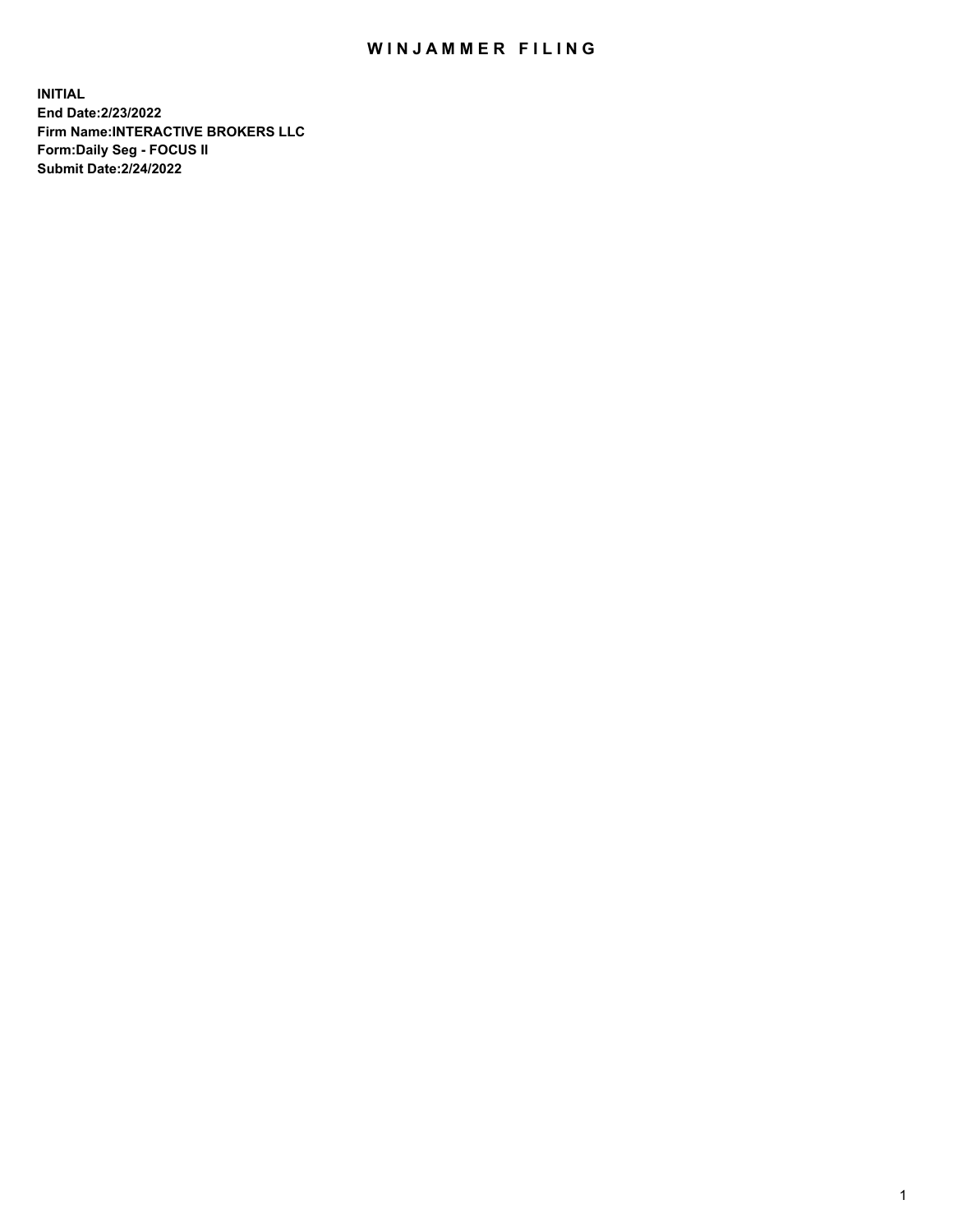**INITIAL End Date:2/23/2022 Firm Name:INTERACTIVE BROKERS LLC Form:Daily Seg - FOCUS II Submit Date:2/24/2022 Daily Segregation - Cover Page**

| Name of Company                                                                                                                                                                                                                                                                                                               | <b>INTERACTIVE BROKERS LLC</b>                                                                  |  |
|-------------------------------------------------------------------------------------------------------------------------------------------------------------------------------------------------------------------------------------------------------------------------------------------------------------------------------|-------------------------------------------------------------------------------------------------|--|
| <b>Contact Name</b>                                                                                                                                                                                                                                                                                                           | James Menicucci                                                                                 |  |
| <b>Contact Phone Number</b>                                                                                                                                                                                                                                                                                                   | 203-618-8085                                                                                    |  |
| <b>Contact Email Address</b>                                                                                                                                                                                                                                                                                                  | jmenicucci@interactivebrokers.c<br><u>om</u>                                                    |  |
| FCM's Customer Segregated Funds Residual Interest Target (choose one):<br>a. Minimum dollar amount: ; or<br>b. Minimum percentage of customer segregated funds required:% ; or<br>c. Dollar amount range between: and; or<br>d. Percentage range of customer segregated funds required between:% and%.                        | $\overline{\mathbf{0}}$<br>$\overline{\mathbf{0}}$<br>155,000,000 245,000,000<br>0 <sub>0</sub> |  |
| FCM's Customer Secured Amount Funds Residual Interest Target (choose one):<br>a. Minimum dollar amount: ; or<br>b. Minimum percentage of customer secured funds required:%; or<br>c. Dollar amount range between: and; or<br>d. Percentage range of customer secured funds required between:% and%.                           | $\overline{\mathbf{0}}$<br>$\overline{\mathbf{0}}$<br>80,000,000 120,000,000<br>0 <sub>0</sub>  |  |
| FCM's Cleared Swaps Customer Collateral Residual Interest Target (choose one):<br>a. Minimum dollar amount: ; or<br>b. Minimum percentage of cleared swaps customer collateral required:%; or<br>c. Dollar amount range between: and; or<br>d. Percentage range of cleared swaps customer collateral required between:% and%. | $\overline{\mathbf{0}}$<br>$\overline{\mathbf{0}}$<br>0 <sub>0</sub><br>0 <sub>0</sub>          |  |

Attach supporting documents CH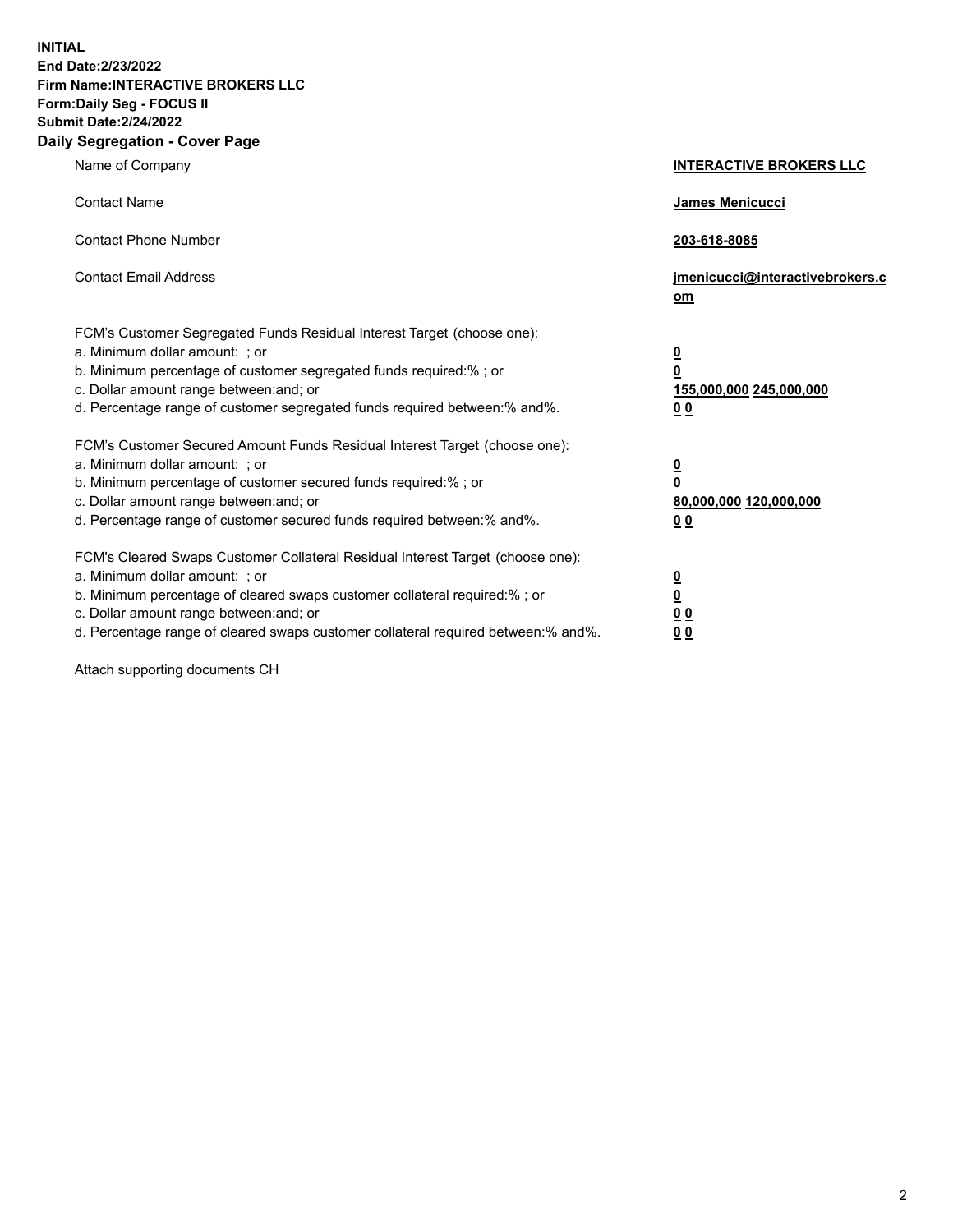**INITIAL End Date:2/23/2022 Firm Name:INTERACTIVE BROKERS LLC Form:Daily Seg - FOCUS II Submit Date:2/24/2022 Daily Segregation - Secured Amounts**

## Foreign Futures and Foreign Options Secured Amounts Amount required to be set aside pursuant to law, rule or regulation of a foreign government or a rule of a self-regulatory organization authorized thereunder **0** [7305] 1. Net ledger balance - Foreign Futures and Foreign Option Trading - All Customers A. Cash **459,782,778** [7315] B. Securities (at market) **0** [7317] 2. Net unrealized profit (loss) in open futures contracts traded on a foreign board of trade **38,491,816** [7325] 3. Exchange traded options a. Market value of open option contracts purchased on a foreign board of trade **116,219** [7335] b. Market value of open contracts granted (sold) on a foreign board of trade **-7,903** [7337] 4. Net equity (deficit) (add lines 1. 2. and 3.) **498,382,910** [7345] 5. Account liquidating to a deficit and account with a debit balances - gross amount **3,784** [7351] Less: amount offset by customer owned securities **0** [7352] **3,784** [7354] 6. Amount required to be set aside as the secured amount - Net Liquidating Equity Method (add lines 4 and 5) **498,386,694** [7355] 7. Greater of amount required to be set aside pursuant to foreign jurisdiction (above) or line 6. **498,386,694** [7360] FUNDS DEPOSITED IN SEPARATE REGULATION 30.7 ACCOUNTS 1. Cash in banks A. Banks located in the United States **58,793,385** [7500] B. Other banks qualified under Regulation 30.7 **0** [7520] **58,793,385** [7530] 2. Securities A. In safekeeping with banks located in the United States **347,742,500** [7540] B. In safekeeping with other banks qualified under Regulation 30.7 **0** [7560] **347,742,500** [7570] 3. Equities with registered futures commission merchants A. Cash **0** [7580] B. Securities **0** [7590] C. Unrealized gain (loss) on open futures contracts **0** [7600] D. Value of long option contracts **0** [7610] E. Value of short option contracts **0** [7615] **0** [7620] 4. Amounts held by clearing organizations of foreign boards of trade A. Cash **0** [7640] B. Securities **0** [7650] C. Amount due to (from) clearing organization - daily variation **0** [7660] D. Value of long option contracts **0** [7670] E. Value of short option contracts **0** [7675] **0** [7680] 5. Amounts held by members of foreign boards of trade A. Cash **220,188,526** [7700] B. Securities **0** [7710] C. Unrealized gain (loss) on open futures contracts **-6,240,379** [7720] D. Value of long option contracts **116,219** [7730] E. Value of short option contracts **-7,903** [7735] **214,056,463** [7740] 6. Amounts with other depositories designated by a foreign board of trade **0** [7760] 7. Segregated funds on hand **0** [7765] 8. Total funds in separate section 30.7 accounts **620,592,348** [7770] 9. Excess (deficiency) Set Aside for Secured Amount (subtract line 7 Secured Statement Page 1 from Line 8) **122,205,654** [7380] 10. Management Target Amount for Excess funds in separate section 30.7 accounts **80,000,000** [7780] 11. Excess (deficiency) funds in separate 30.7 accounts over (under) Management Target **42,205,654** [7785]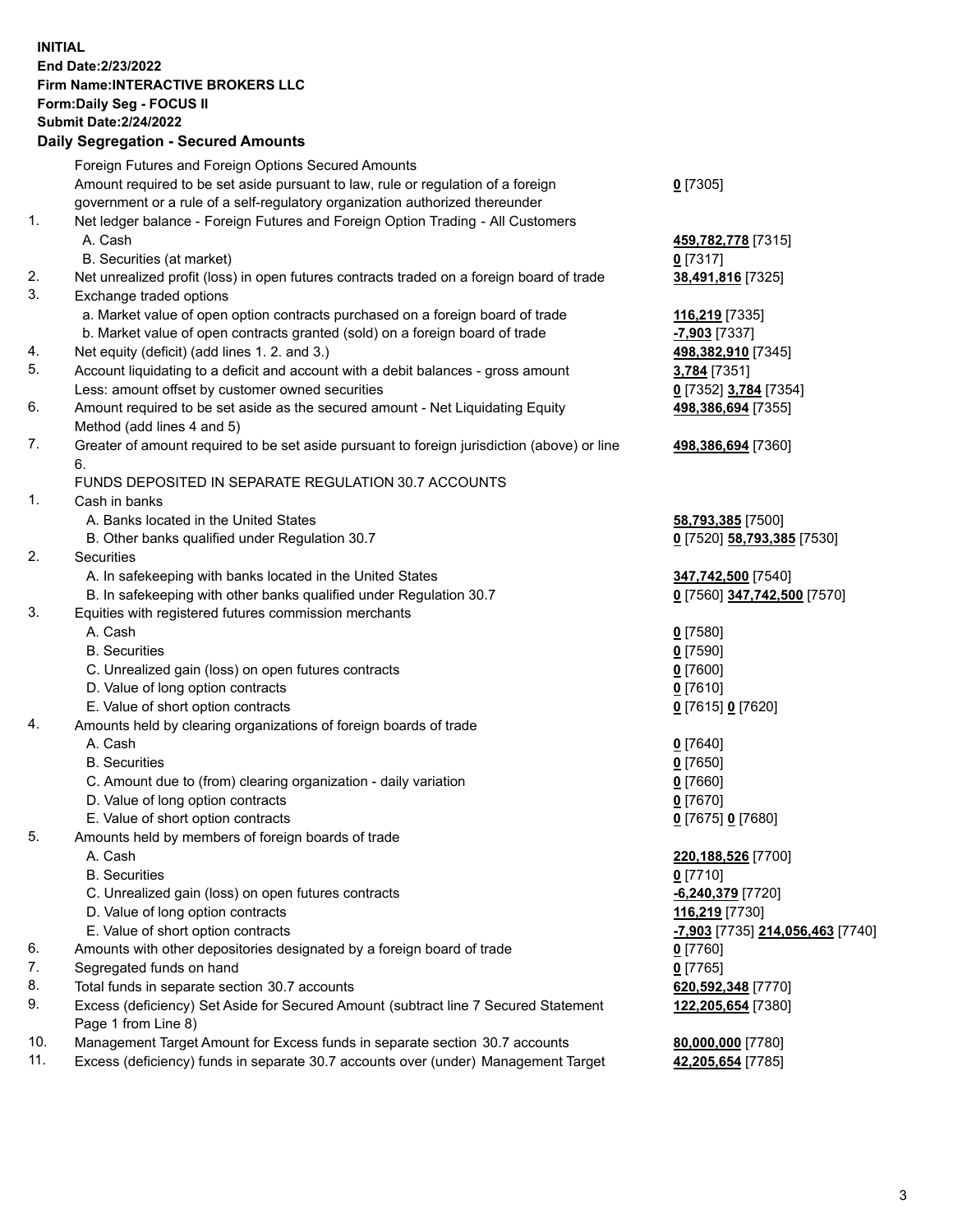**INITIAL End Date:2/23/2022 Firm Name:INTERACTIVE BROKERS LLC Form:Daily Seg - FOCUS II Submit Date:2/24/2022 Daily Segregation - Segregation Statement** SEGREGATION REQUIREMENTS(Section 4d(2) of the CEAct) 1. Net ledger balance A. Cash **7,960,184,414** [7010] B. Securities (at market) **0** [7020] 2. Net unrealized profit (loss) in open futures contracts traded on a contract market **228,978,641** [7030] 3. Exchange traded options A. Add market value of open option contracts purchased on a contract market **912,024,363** [7032] B. Deduct market value of open option contracts granted (sold) on a contract market **-886,231,564** [7033] 4. Net equity (deficit) (add lines 1, 2 and 3) **8,214,955,854** [7040] 5. Accounts liquidating to a deficit and accounts with debit balances - gross amount **1,095,862** [7045] Less: amount offset by customer securities **0** [7047] **1,095,862** [7050] 6. Amount required to be segregated (add lines 4 and 5) **8,216,051,716** [7060] FUNDS IN SEGREGATED ACCOUNTS 7. Deposited in segregated funds bank accounts A. Cash **925,932,659** [7070] B. Securities representing investments of customers' funds (at market) **5,113,303,485** [7080] C. Securities held for particular customers or option customers in lieu of cash (at market) **0** [7090] 8. Margins on deposit with derivatives clearing organizations of contract markets A. Cash **1,264,925,705** [7100] B. Securities representing investments of customers' funds (at market) **1,088,868,478** [7110] C. Securities held for particular customers or option customers in lieu of cash (at market) **0** [7120] 9. Net settlement from (to) derivatives clearing organizations of contract markets **-1,942,174** [7130] 10. Exchange traded options A. Value of open long option contracts **912,024,363** [7132] B. Value of open short option contracts **-886,231,564** [7133] 11. Net equities with other FCMs A. Net liquidating equity **0** [7140] B. Securities representing investments of customers' funds (at market) **0** [7160] C. Securities held for particular customers or option customers in lieu of cash (at market) **0** [7170] 12. Segregated funds on hand **0** [7150] 13. Total amount in segregation (add lines 7 through 12) **8,416,880,952** [7180] 14. Excess (deficiency) funds in segregation (subtract line 6 from line 13) **200,829,236** [7190] 15. Management Target Amount for Excess funds in segregation **155,000,000** [7194] 16. Excess (deficiency) funds in segregation over (under) Management Target Amount **45,829,236** [7198]

Excess